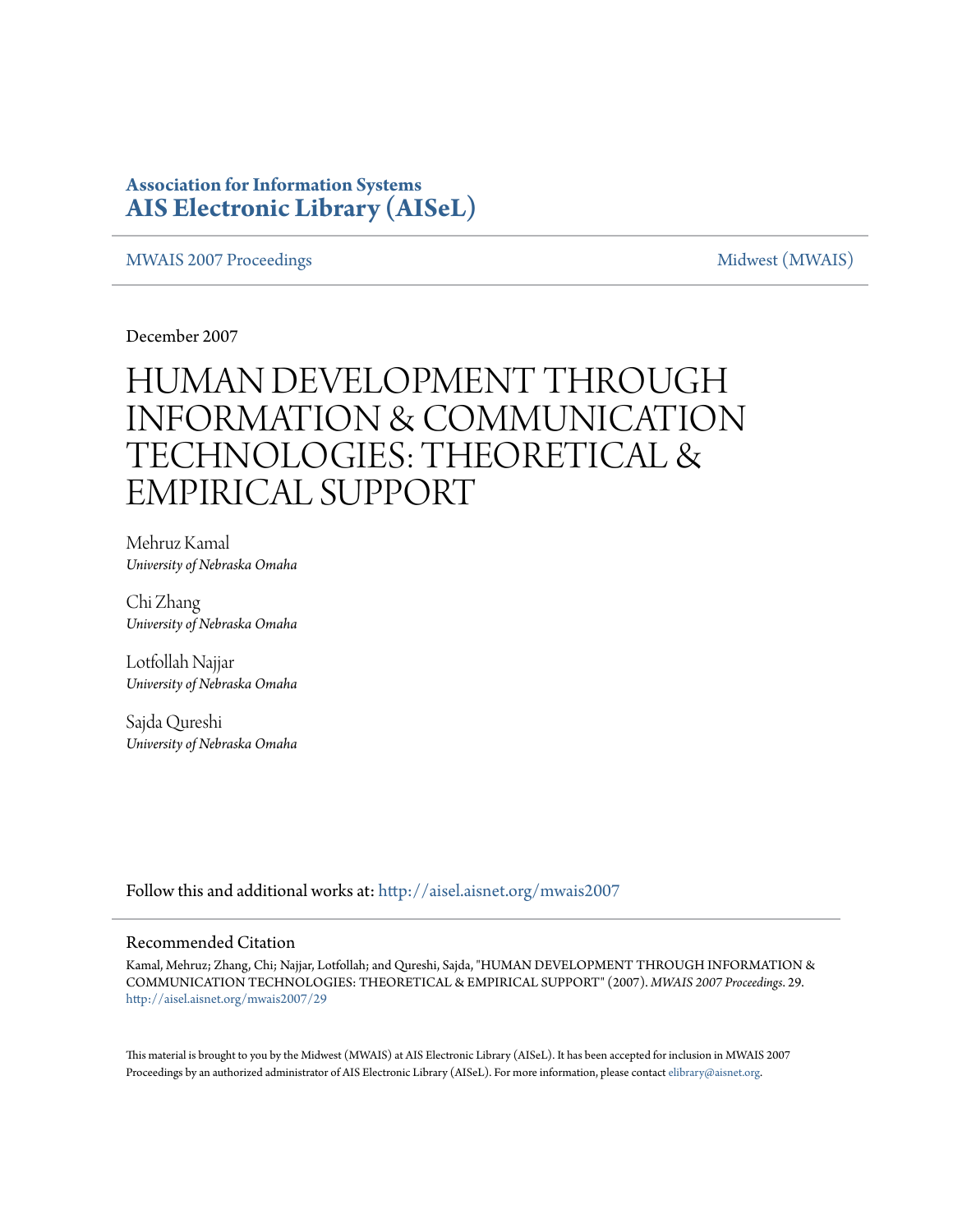## **HUMAN DEVELOPMENT THROUGH INFORMATION & COMMUNICATION TECHNOLOGIES: THEORETICAL & EMPIRICAL SUPPORT**

**Mehruz Kamal Chi Zhang**  University of Nebraska Omaha University of Nebraska Omaha mkamal@mail.unomaha.edu

**Lotfollah Najjar Sajda Qureshi**  University of Nebraska Omaha University of Nebraska Omaha

#### **ABSTRACT**

*Information and Communication Technologies (ICTs) have been shown to have an impact on social, economic and human development. Prior studies conducted have investigated the relationships between ICT and development but there has been a consistent lack in the development literature in tying the findings of such studies to theory. In this paper, we marry an empirical analysis to a theoretical framework to examine the nature of the relationship between ICTs and human development and reveal that a positive correlation exists between the two.* 

#### **KEYWORDS**

Human Development, Information and Communication Technology (ICT), Information Technology (IT) for Development

#### **INTRODUCTION**

With increasing globalization, countries all over the world are eager to engage in activities that would promote their chances of participating in the global economy. In attempting to do so, countries are recognizing the important role that Information Technology (IT) can play in bringing about positive cycles of development. Steinberg (2003) states that Information and Communication Technologies (ICTs) can serve as potentially powerful mechanisms when used appropriately towards development strategies. Information and communication technologies may be defined as "electronic means of capturing, processing, storing, and disseminating information" (Feng & Yuan 2006). Steinberg (2003) points out that there are three main ways in which development activities can benefit from the power of ICTs. They are: 1) ICTs can enable the sharing of ideas and experiences of the most isolated people, 2) ICTs can help bring healthcare through telemedicine and education through distance learning mechanisms to under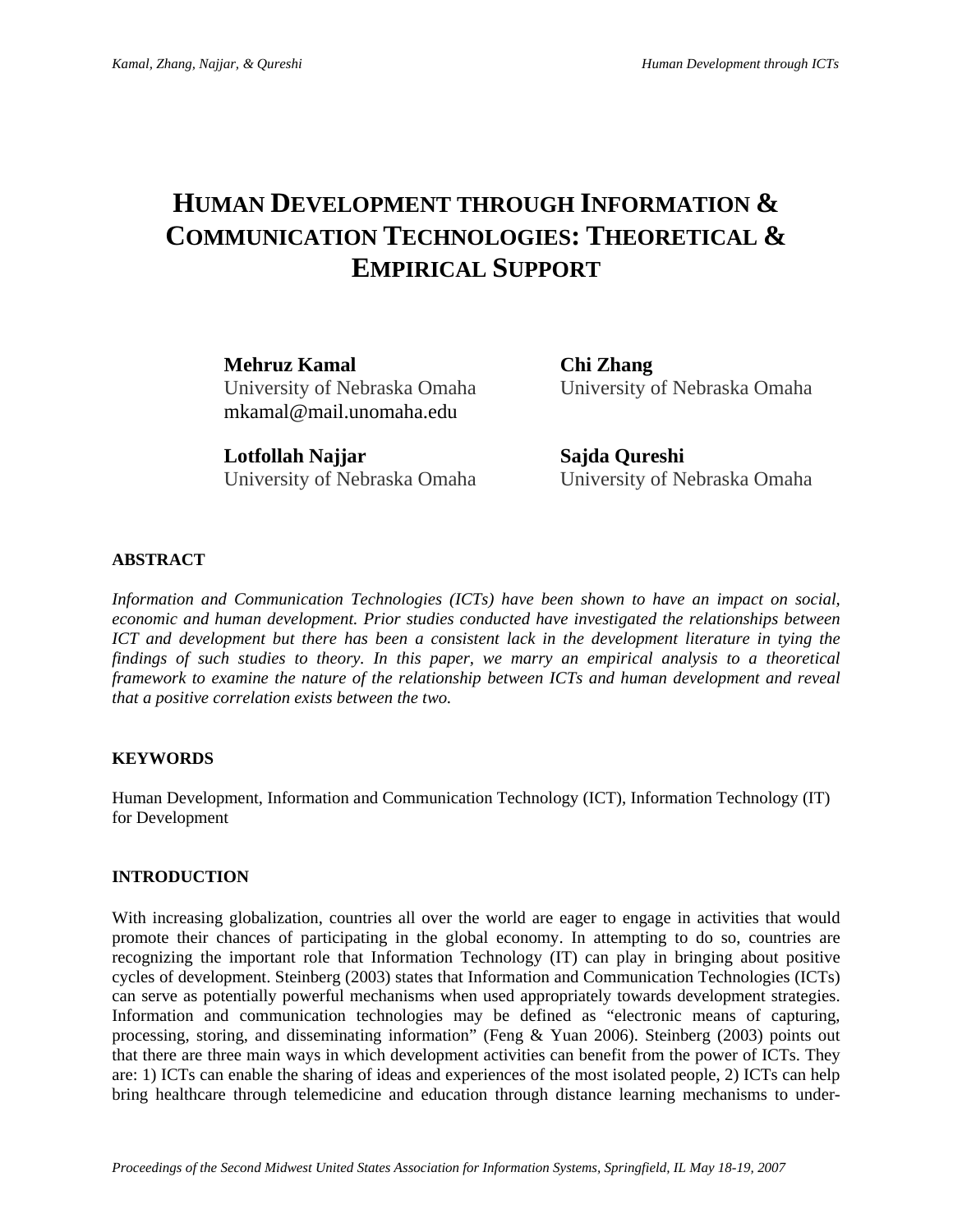privileged communities, and 3) effective use of ICTs can boost productivity of firms in developing countries and lead to improved economic growth.

According to the United Nations Development Programme (UNDP) and its Human Development Reports (HDRs), it is mentioned that globalization has been primarily talked about in terms of both markets and states, but rarely in terms of its impact on people. The reports emphasize that the settings of conditions serving the objective of human development should be considered. UNDP defines human development as "[. . . ] creating an environment in which people can develop their full potential and lead productive, creative lives in accord with their needs and interests." This definition implies that human development is about creating choices and capabilities for individuals and according to the UNDP, such choices come in the form of basic capabilities of leading long and healthy lives, being knowledgeable, having access to the resources needed for a decent standard of living, and being able to participate in the life of the community. Prior research in this area indicates that ICTs can be used to advance human development goals. The use of ICT is also expected to fundamentally impact labor productivity, growth and employment. The penetration of ICT into activities outside of production is expected to "reshape the way we work, markets and leisure will be organized and the way in which individuals and communities can trade and access information and services, leading to changes in the structure of markets, improvements in the quality of life, a deepening of democracy and major advances in terms of human development indicators. (Chandrasekhar & Ghosh 2003). The focus in this paper is thus on human development—not downplaying the importance of either social or economic development—on the basis that the impacts of ICT implementations can be more distinctly noticeable at the micro-level of human development. In helping to bring an enabling environment to individuals in underserved, underprivileged communities, we look to see how ICTs may enhance the set of capabilities that these communities of people may potentially achieve. In concert with this goal, we hope to address the following research question: *How does Information & Communication Technology (ICT) affect Human Development?* The main contribution of this study lies in the discovery of the underlying nature of the relationship between ICTs and human development through statistical analysis that is based on a theoretical model.

#### **HUMAN DEVELOPMENT & INFORMATION TECHNOLOGY**

Extant literature has revealed that there is a connection between IT and development. Both social as well as economic development can be impacted through the injection of some form of IT (Duncombe & Heeks 2002; Puri & Sahay 2003). Back in 2001, the UNDP argued in its annual HDR that IT and biotechnology are vital tools in the fight against world poverty. The report pointed out that ICT can make an important development impact. Wright (2006) reports that ICTs can address many of the development issues that Africa faces, provided access to those technologies is available. Warschauer (2003) provides a different perspective altogether by stating that "[t]echnology does not exist as an external variable to be injected from the outside to bring about certain results. It is woven into social systems and processes." Warschauer (2003) highlights that technology should not become an end in itself but rather shoud be a means to help achieve community goals.

There have been some studies that have looked at specific relationships between human development and ICTs. Birdsall and Birdsall (2005) conducted a statistical analysis on the Human Development Index (HDI) and the Digital Access Index (DAI) and found that they both have a strong correlation to one another. They also revealed that a spatial component plays a role in determining the actual direction of the relationship between the two indices. Their results indicate that improvements in human development may possibly drive technological advances, and not the other way around as asserted by so many early researchers in this area. Although this study found a significant relationship between human development and digital access, there was no evidence of the study's findings being related to any derivation of relevant theories. In another study, Hill and Dhanda (2003) looked at the HDI and the Technology Achievement Index (TAI) and found that there was a strong correlation as well as a reciprocal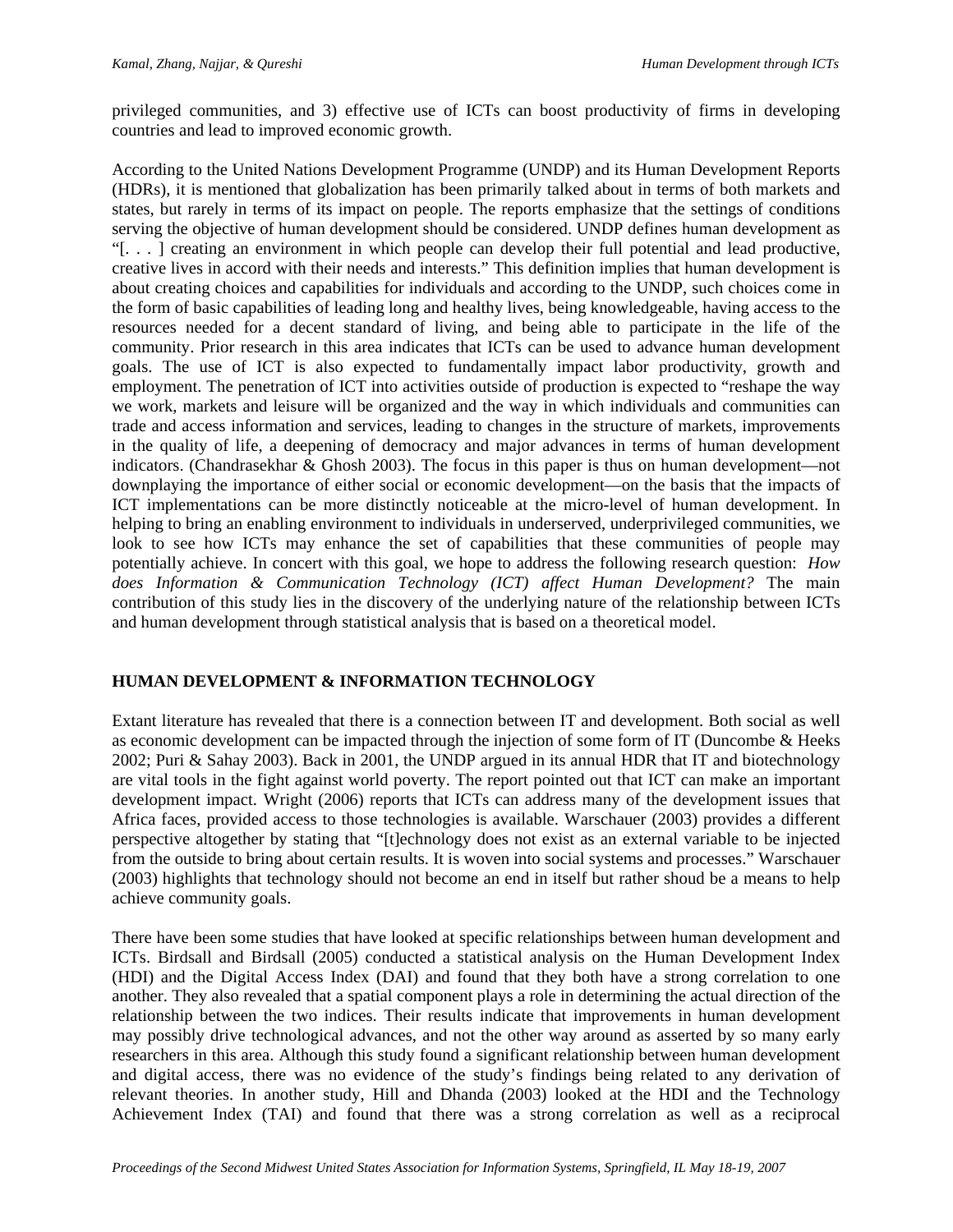relationship between the two. In other words their results implied that advances in technology brought about human capabilities through efficient processes in the dissemination of progress in medicine, communications, agriculture, energy, and manufacturing. In addition, the reverse relationship was also supported wherein betterment of human capabilities in education, income, health, and political freedom stimulated the creation of knowledge necessary for rapid technological change. The study provided empirical results with no ties to underlying theories.

In a UNDP report, *Promoting ICT for Human Development in Asia* (2004), it was highlighted that in order for developing countries to achieve improvement in human development by sustaining the benefits obtained from ICT implementations, various stakeholders (governments, civil society organizations, the private sector, and individuals) need to commit and mobilize resources. A study by Salvador, Sherry, and Urrutia (2005) showed the setting up of telecenters and cyber cafes in developing countries helped increase access to knowledge and information. The telecenters created an enabling environment that assisted the people in the surrounding community to reach out to a wider spectrum of capabilities. In the same vein, a study by Cecchini and Scott (2003) showed how implementation of IT infrastructures in healthcare provision in rural India can bring about improved human development. As evidenced from existing prior literature, there is a link between human development and ICTs. But the exact nature of this connection is yet to be established—and most importantly all prior studies in this area have the common shortcoming of a failure to ground their findings to a theoretical model. In this study we hope to address this very gap whereby we investigate the underlying effects that ICTs may have on human development that is firmly tied to a theoretical framework.

#### **THEORETICAL FRAMEWORK**

Qureshi (2005), in an interpretive study of multiple cases, investigated the relationships that might be in play as we talk about IT and its impact on development. The study, based on Schumpeter's theory of economic development, revealed that a cyclical relationship evolves among the entities involved. Qureshi (2005) points out that positive cycles of development come about when the effects from ICT implementations, with the help of better tools and techniques, will result in increased human development as well as improved macro-economic growth. It is seen that this also results in increased per capita income, which then creates a ripple effect for improved social and economic development. Qureshi's (2005) proposed model is shown in Figure 1 below. The IT for development model is a first attempt at tying together economic concepts with IT. The model provides a helpful mechanism to conceptualize and visualize how the various components of development that are so widely discussed in this field tie in with one another. The depth of the model comes from not only explaining positive cycles of development but also the possibility of a negative cycle of development wherein inappropriate uses and implementations of technology may give rise to bottlenecks for communities. And so, being aware that development can come in terms of both positive and negative cycles, there is a dire need to ascertain the exact directionality of the relationships among the entities in the IT for Development model (Qureshi 2005). We ground our work in this study on the model of IT for Development and narrow in on our focus on investigating the relationship between how providing access to information and expertise impacts human development. In line with the focus of this study then, we hope to test the following hypothesis: *Access to information and expertise positively impacts human development.*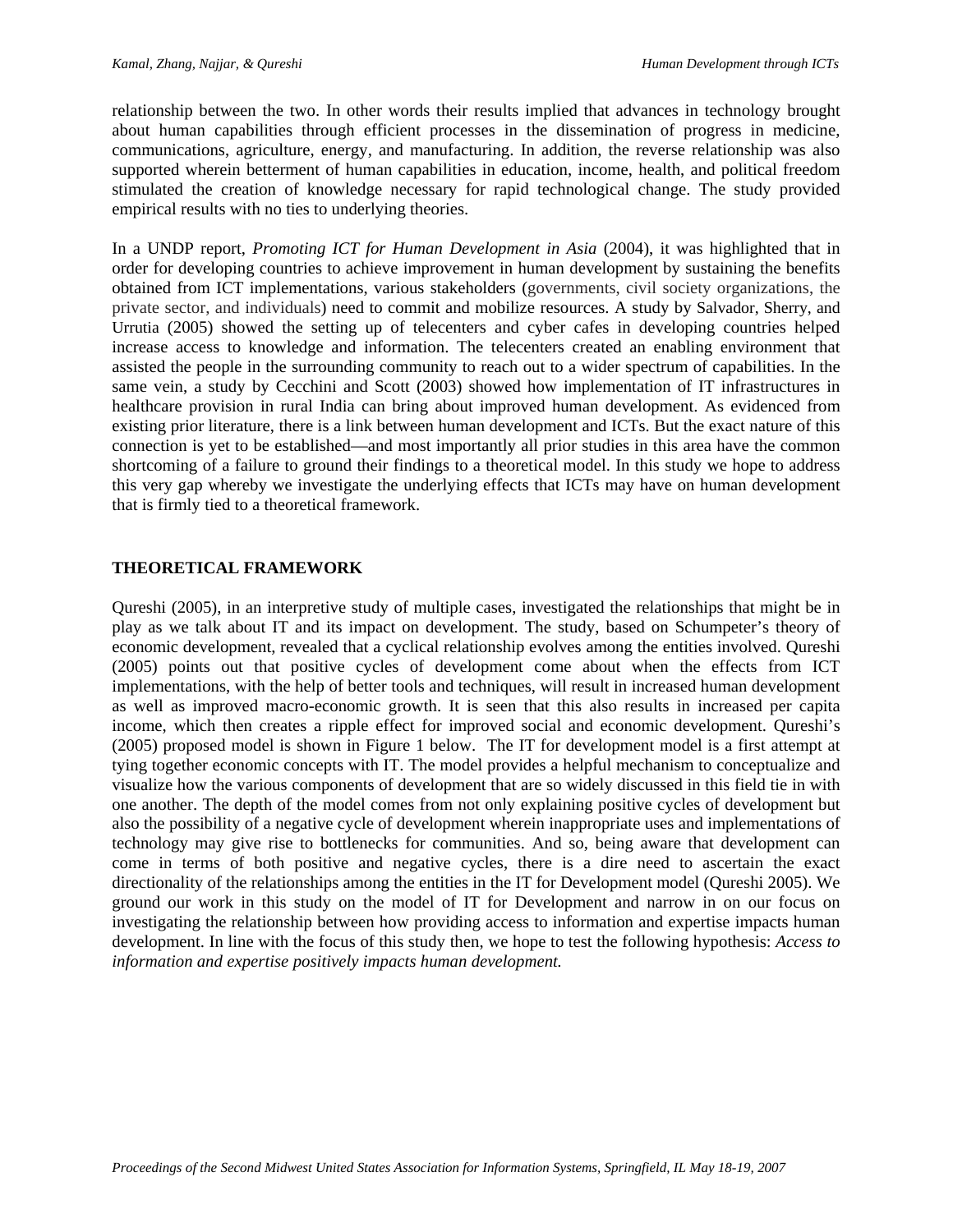

**Figure 1. Model of IT for Development (Qureshi 2005)**

#### **METHODOLOGY**

#### **Indicator Selection**

 $\overline{a}$ 

In working towards testing our hypothesis, we have collected data from the latest release of the HDR 2006. The UNDP supervises the gathering and compilation of data in the HDR. Human development in HDR is measured through the Human Development Index  $(HDI)^{1}$  and is defined as, "A composite index measuring average achievement in three basic dimensions of human development—a long and healthy life, knowledge and a decent standard of living."

There have been a good number of studies conducted by development agencies that have used varying indicators to measure ICT access. The frustrating struggle of incomparable country-level data and formulation of composite country-level statistics has been plaguing the development community for a very long time. Initiatives to come up with a common set of criteria to measure access to ICTs in countries were then adopted by the leading development agencies at the WSIS Thematic Meeting on Measuring the Information Society (Geneva February 2005). The initiatives were then formulated into a publication by the World Bank, *Core ICT Indicators* (World Bank 2005)<sup>2</sup>. The report lists the following core indicators for measuring ICT infrastructure and access: Fixed telephone lines, mobile cellular subscribers, computers, Internet subscribers, broadband Internet subscribers, international Internet bandwidth, percentage of population covered by mobile cellular telephony, internet access tariffs in US dollars and as a percentage of *per capita* income, mobile cellular tariffs in US dollars, and as a percentage of *per capita* income, and percentage of localities with public internet access centres (PIACs) by number of inhabitants (rural/urban). Due to the recent publication of the World Bank report, *Core ICT Indicators,* the data for all of the aforementioned indicators were not available. We were therefore limited to the use of a subset of three indicators for which data were available: 1) Telephone mainlines (per 1000 people), 2) Internet users (per 1000 people), and 3) cellular subscribers (per 1000 people). Data for these three indicators were then obtained from the HDR to measure access to information and expertise. We further show in our analysis that this restricted set of three indicators together are a good representation of the construct of access to information and expertise.

 $1$  For a more detailed description on the HDI, please see http://hdr.undp.org/hdr2006/.

 $2$  For in-depth descriptions on the methodology used and definitions of the indicators please see http://www.itu.int/ITU-D/ict/partnership/material/CoreICTIndicators.pdf.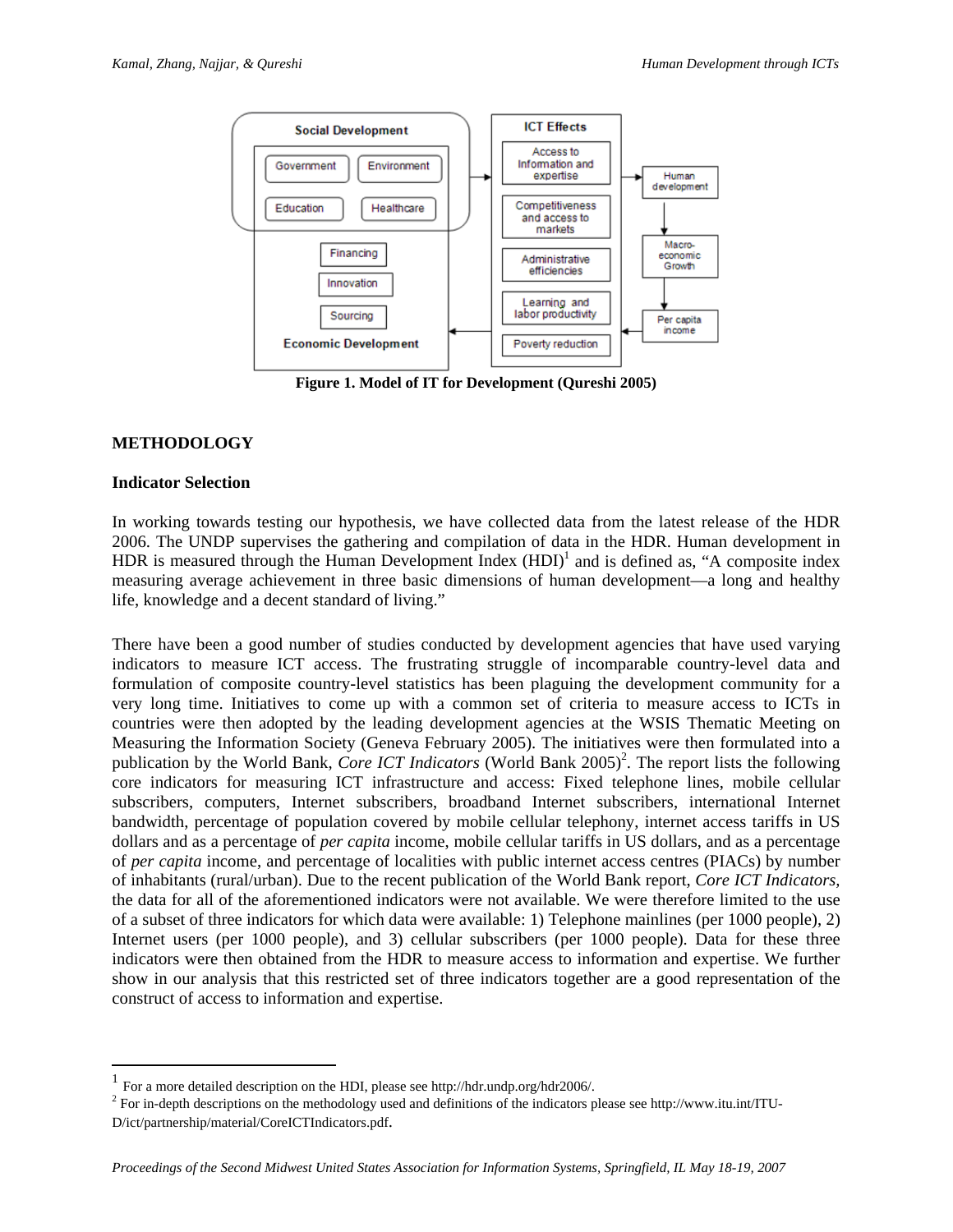#### **Data Collection**

Data on 177 countries were obtained from the HDR 2006. On screening the data, it was seen that data for 43 countries was not complete. These 43 countries were then dropped from the analysis leaving us with a sample data size of 134 countries. In line with our research question and hypothesis, our dependent variable is HDI and the independent variable is Access to Information/Expertise (ATI). In order to determine the relationship between HDI and ATI, regression analysis was conducted using SPSS 14.0.

#### **ANALYSIS AND DISCUSSION**

Statistical analysis supports our hypothesis that there is a significant positive correlation between the constructs, access to information and expertise and human development. In other words, increased access to information and expertise through ICT implementations will bring about enhanced enabling capabilities and thus human development for individuals and communities. Table 1 shows the descriptive statistics of Telephone Mainlines, Cellular Subscribers, Internet Users, and HDI. It gives the means, & standard deviations of each.

Table 2 shows the correlations among telephone mainlines, cellular subscribers and Internet users. A high value of Cronbach  $\alpha$  (0.912) was obtained, indicating that all three indicators load well and are good representatives of ATI and expertise. Regression analysis showed a significant correlation coefficient between HDI and ATI ( $r = 0.829$ ).

|            | Mean          | <b>Std. Deviation</b>                             |     |
|------------|---------------|---------------------------------------------------|-----|
| HDI        | .73440        | .171676                                           | 134 |
| Phone line | 211.36        | 195.350                                           | 134 |
| Cell       | 407.27        | 346.167                                           | 134 |
| Internet   | 188.63        | 208.939                                           | 134 |
|            | $\sim$<br>. . | $\sim \cdot$ $\cdot$ $\cdot$<br>$\cdot\cdot\cdot$ |     |

#### **Table 1. Descriptive Statistics**

The ANOVA results show that ATI is significant at any level of  $\alpha$  (*p*-value is 0.00). Table 3 indicates that HDI and ATI are positively correlated as all the coefficients in the regression equation are positive. Figure 2 gives a visual representation of this positive relationship.

|            | Phone line | Cell  | Internet |
|------------|------------|-------|----------|
| Phone line | 1.000      | .861  | .885     |
| Cell       | .861       | 1.000 | .858     |
| Internet   | .885       | .858  | 1.000    |

**Table 2. Correlations Among Telephone Mainlines, Cellular Subscribers and Internet Users** 

| Model | <i>Unstandardized</i><br>Coefficients |            | <i>Standardized</i><br>Coefficients | Sig. |
|-------|---------------------------------------|------------|-------------------------------------|------|
|       | В                                     | Std. Error | <b>B</b> eta                        |      |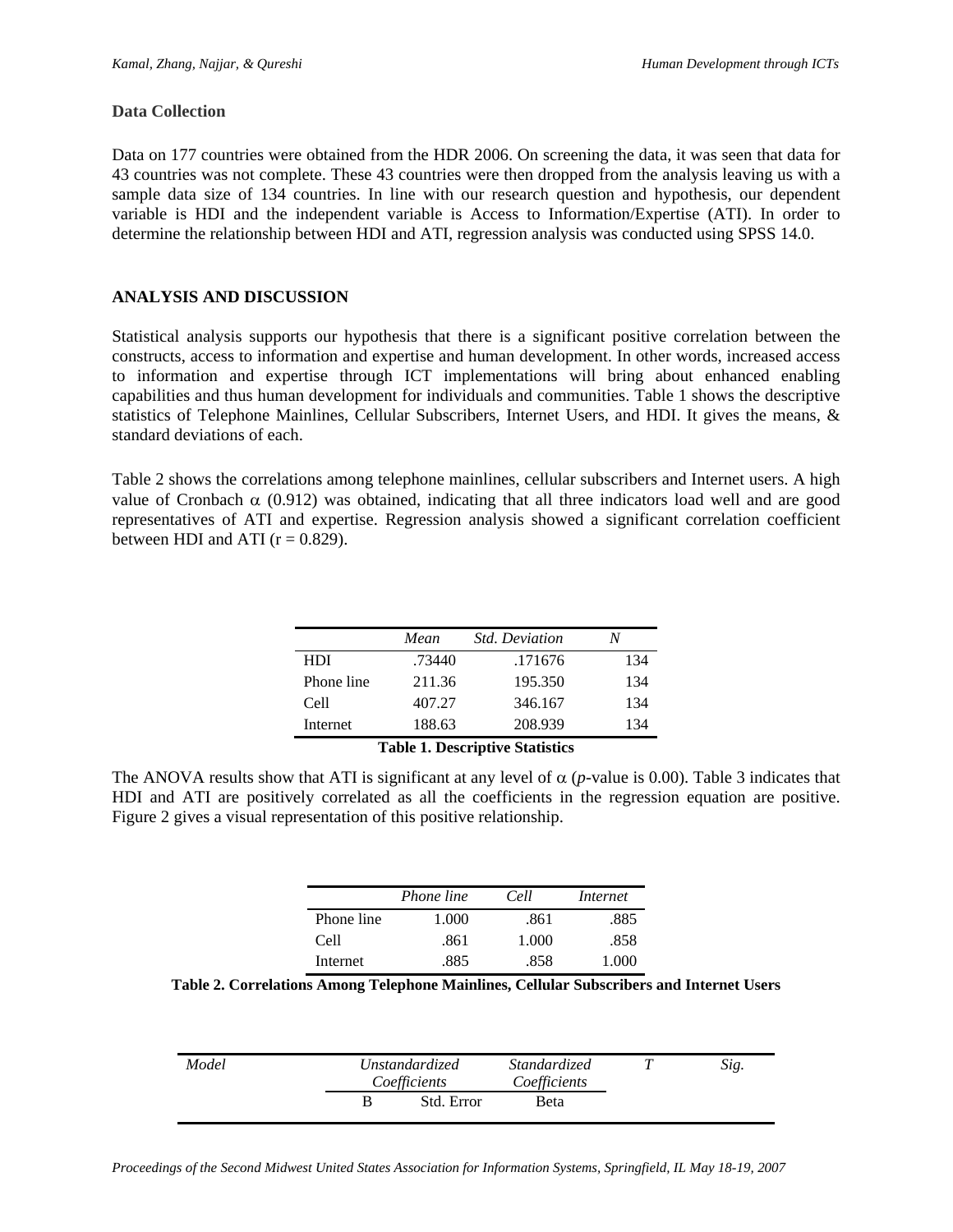

**Table 3. Model Summary** 



**Figure 2. Correlation graph between HDI and ATI** 

The results not only provide empirical support but most importantly serve to validate the proposed relationship among these two components in Qureshi's (2005) model of IT for Development. Our findings support the idea of positive cycles of development whereby improved access to information through the use of emerging innovative technologies, such as mobile phones, telecenters, and the Internet, will provide enhanced capabilities to underprivileged communities. Such capabilities will then create an environment where people can develop their full potential and live productive and creative lives—serving the basic premise for human development. Enhanced human development may then impact macro economic growth and per capita income, and subsequently lead to both economic as well as social development. The exact nature of these impacts warrants investigation.

#### **CONCLUSION**

Studies on ICTs and their impact on human development have been researched from various perspectives. But what has been consistently lacking is a theoretical basis for understanding the results of prior studies. Our study in this paper uses a model of IT for Development to hypothesize a relationship among two very important factors in the development literature—human development and access to information and expertise through ICTs. Our results reveal a significant positive correlation between the two. Future research will entail the gathering of data on the full range of core ICT indicators as outlined in the *Core ICT Indicators* (World Bank 2005) report. In addition, our research focus will also be directed towards the other theoretical constructs in the model of IT for Development to provide empirical validation of the hypothesized relationships amongst them and to further refine the model.

#### **REFERENCES**

Birdsall, S. A., and Birdsall, W. F. "Geography Matters: Mapping Human Development and Digital Access," *First Monday* (10:10), 2005.